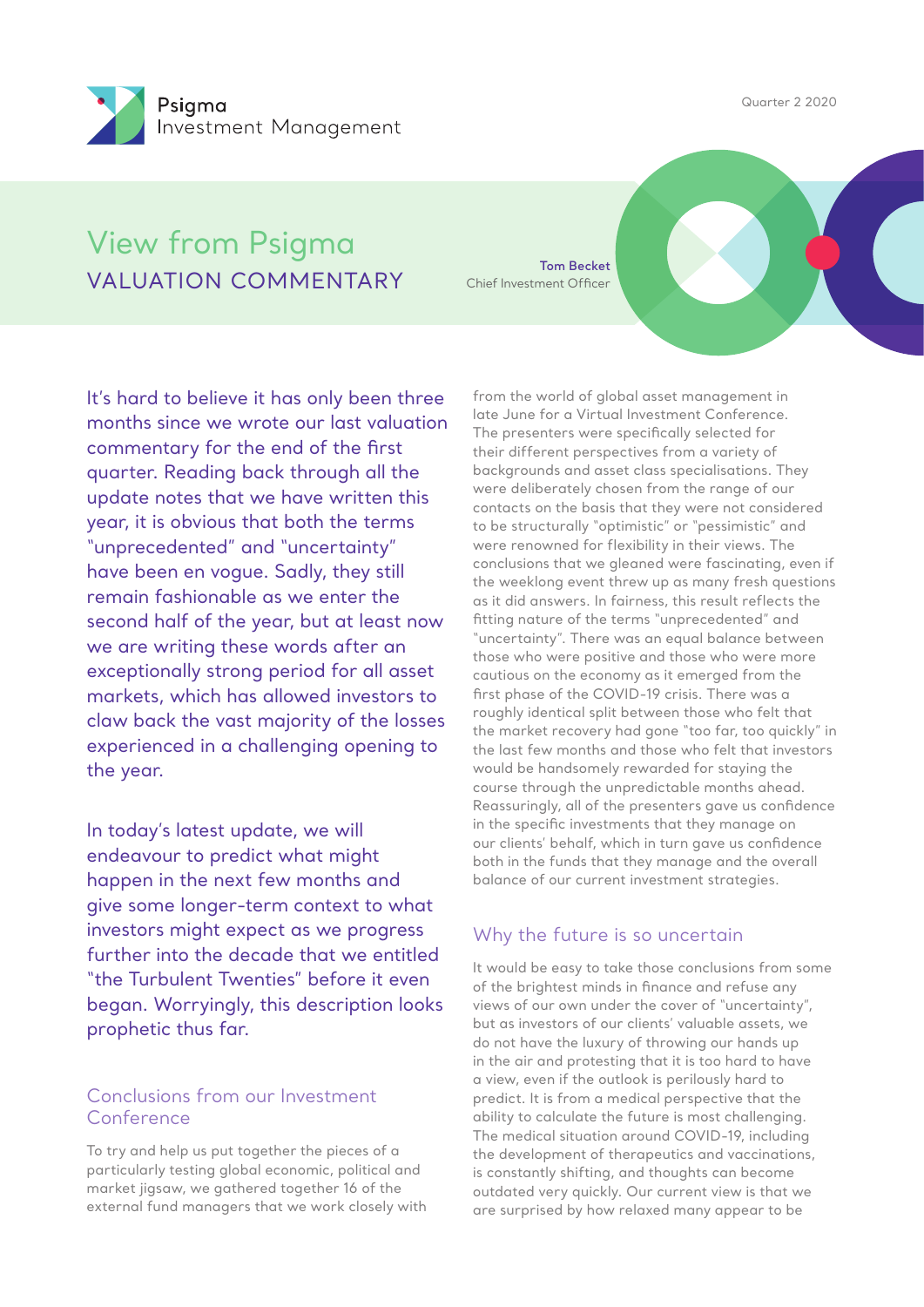from a global perspective over the currently unconquered virus. Certainly, the situations in North Asia, Europe and the UK appear to be more manageable, even if we are seeing evidence of further outbreaks in all those regions, as they progress with a gradual reopening of their economies. On the other hand, the situation in the US and many of the emerging nations remains troubling and it is becoming quite clear that restarting the global economy is not going to be easy. The good news is that there have been positive developments on dealing with patients who have contracted the virus, and death rates in many places are thankfully declining. However, the situation around vaccines appears to be less certain, with our contacts in the medical sector suggesting that the securing of any preventive measure is far from definite, even if we should take comfort from the financial and mental resources being employed in its search. If there needs to be the successful development and distribution of a vaccine before consumer and corporate behaviour can return to the status quo ante COVID-19, then the outlook for the economy is very questionable.

#### Unsteady as she goes

Whilst medical forecasts are certainly not our forte, we do have more experience in evaluating economic prospects. The crystal ball is understandably cloudy at this point in time, due to the inconclusive medical situation, but our view remains that an initial sharp "V" shaped recovery, from a point of extraordinary economic weakness, will give way to a shallower rise in economic output, as structural impairments from the COVID-19 crisis weigh on potential growth. The "cloudiness" in our forecasts come from the "unprecedented" government and central bank support that has been provided to the global economy. Indeed, all governments around the world are rushing to spend as much money as they can, to try to ward off the worst impacts of the enforced shutdowns they placed their countries under. Let's try to forget the fact that governments don't have any money for now. At this time, we do not know exactly where the weighing scales will tip as the results of these fiscal stimuli become clearer. We also cannot be precise in adjudging what economic impetus will be secured from the \$6trn (and counting) of fresh money that has been printed by central banks and used to buy public and private assets across a growing range of financial markets. This financial alchemy of central bankers is unrivalled through history, both in terms of size and "innovation", and stating with certainty how it will eventually affect economic activity is open to wide

interpretation. As we see it, the obvious risks of the uncontrolled and unending central bank activity are a further debasement of "paper money", a rise in secular inflation and a continuing widening of the gap between those who own assets and those who don't. At the current time, there are very few joining us in questioning the negative side-effects, with most just relieved at the opportunity to make short term gains.

#### Liquidity is the most important factor

Investors' responses to the actions of the governments and the central banks have been unwaveringly bullish. The economic outlook and corporate fundamentals have been largely ignored, as investors have chosen instead to ride the central bank liquidity wave. For those who can't quite grasp the arcane terminology of "asset purchase programmes" and "quantitative easing", the basic premise is actually very simple: central banks have so far printed \$6trn in new dollars, euros, pounds, yen and other currencies and bought low-risk assets at high prices from the banks and investors to encourage them to buy riskier assets, with the implicit guarantee that central banks "have their backs" and there are basically no risks associated with buying "risky" assets. We can all see from the "unprecedented" recovery in asset values in the last three months that the central banks have been successful in their aims. However, we think that the magic wand of central banks and the spell they have cast over financial markets is not an absolute guarantee of a relentless march higher in asset prices. Firstly, can central banks and governments continue their "hand in hand" support of asset markets forever? In addition, what happens if the economic outlook does not become positive enough to support expensive asset valuations? Furthermore, what happens if investors start to baulk at the enormous amount of debt issuance from governments like the US, where a fiscal deficit of close to 20% of GDP this year will take debt levels from \$24trn to c\$30trn, or the UK, where our debt levels relative to total GDP of the UK economy has surpassed 100% in recent weeks for the first time since 1963? All of these questions remain fully unanswered and factors we need to assess in the coming years.

#### Can asset markets continue to rise?

At least for the time being, central banks have made clear that they are fully on the side of investors. The assumption we could all make, therefore, is that asset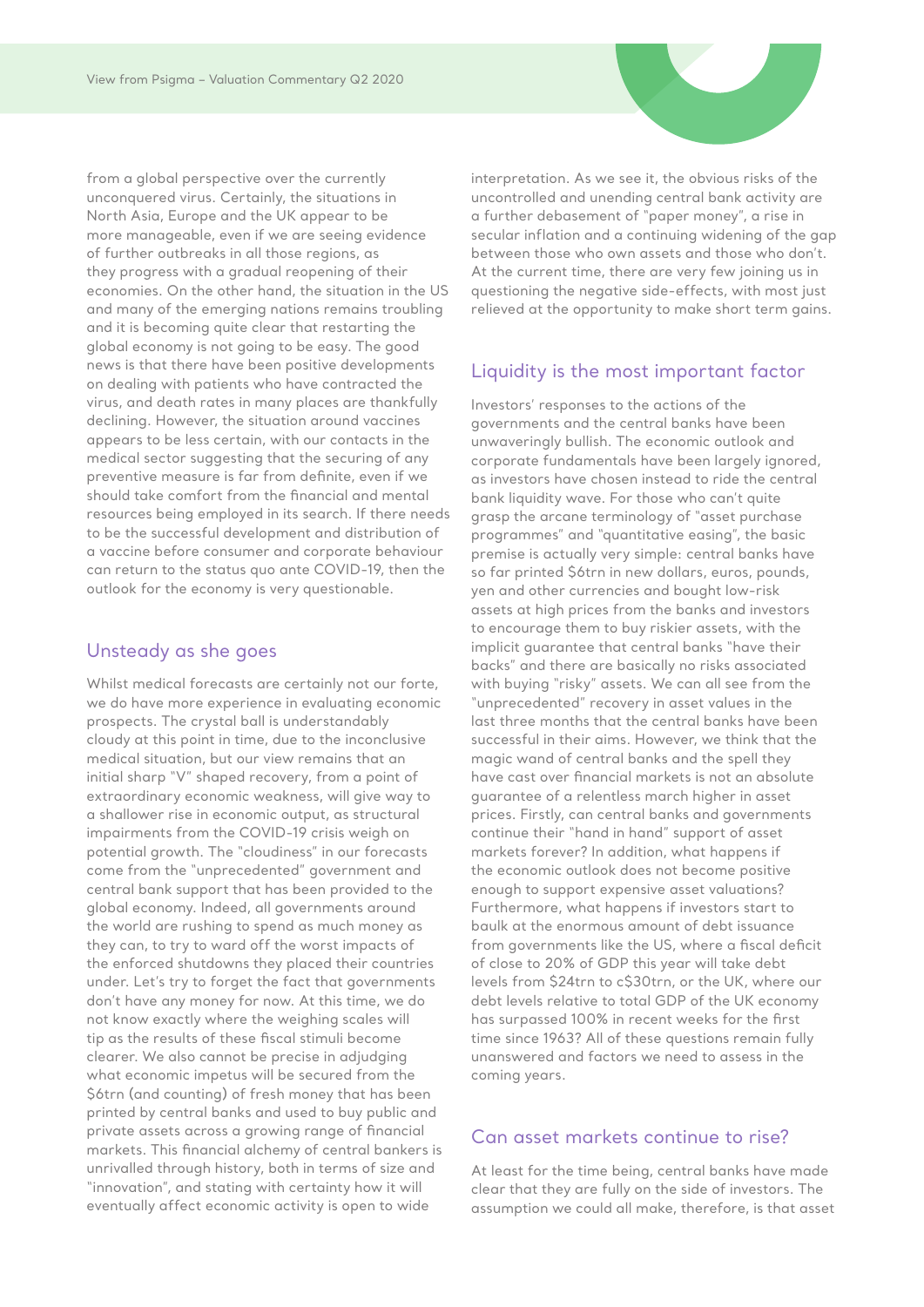prices could divorce from economic fundamentals indefinitely. However, that is not our view. We feel that for asset prices to maintain their recent gains or to push on to higher levels, we will need to see confirmation that economic activity is starting to improve. From the perspective of investing in corporate credit, we will need to see evidence that the worst fears of corporate defaults that were made a few months ago will not be realised. We are comforted that with markets now steadier, with companies being able to refinance their debts easily and with the view that the economy will gradually recover, investors in corporate bonds should continue to make healthy returns, albeit at a slower and more volatile pace than has been enjoyed in the last three months. The outlook for equity markets is less certain, not least as valuations of many global markets have moved into "expensive" territory, and it is hard to forecast with any certainty how strong the recovery in corporate profitability will be. Generally, we see the recent move higher in equity markets and valuations as having overshot short term economic fundamentals and we have taken a tactically cautious view, having been more positive on equity markets at the end of the first quarter of 2020.

## Opportunities abound for investors

While our allocations to equities have been reduced and we are storing up higher levels of cash within our portfolios than normal, this should not be viewed as a negative long-term view on the potential to achieve our clients' long-term investment aims. Indeed, we continue to be very positive about the prospects of many geographic regions and equity sectors. While certain indices are very expensive, not least the behemoth US equity market, others are cheap by comparison to history, and we remain optimistic about the potential for returns from Asia, Japan and the UK. In addition, our recent Investment Conference reminded us of the opportunity to make money from developments in sectors such as technology, healthcare, infrastructure and "green" energy. Away from equity markets, we remain excited about the income opportunities on offer from a range of corporate and consumer credit markets, which is where we continue to focus much of our attention. We are also enthusiastic about the yields on offer from certain emerging market countries' debt, where we feel that adequate compensation is being paid for the risks that one takes investing in such markets. In other less well-travelled markets, we can still find opportunities to exploit amongst investments in precious metals and commodity markets, which can provide protection against any rise in inflation: a risk which is too easily discounted by markets at this time.

### Conclusion

It would be easy for all of us to retreat into the bunker at the end of a truly "unprecedented" period for the world, the global economy and financial markets. We are satisfied with the improvement we have seen in asset values and respectful of the risks that the lingering "uncertainty" brings to financial markets. We have tried today to outline the economic recovery and the path for markets ahead; we feel that both will be "bumpy" and "brittle" and that risks remain for investors, despite the obvious helping hand of governments and central banks. We continue to "do as we always do" with portfolios: invest in a balanced fashion, create diversified investment strategies and focus on long-term investment opportunities. We feel strongly that this approach is the best way to manage portfolios through further "unprecedented uncertainty" in the years ahead.

#### **Tom Becket**

Chief Investment Officer